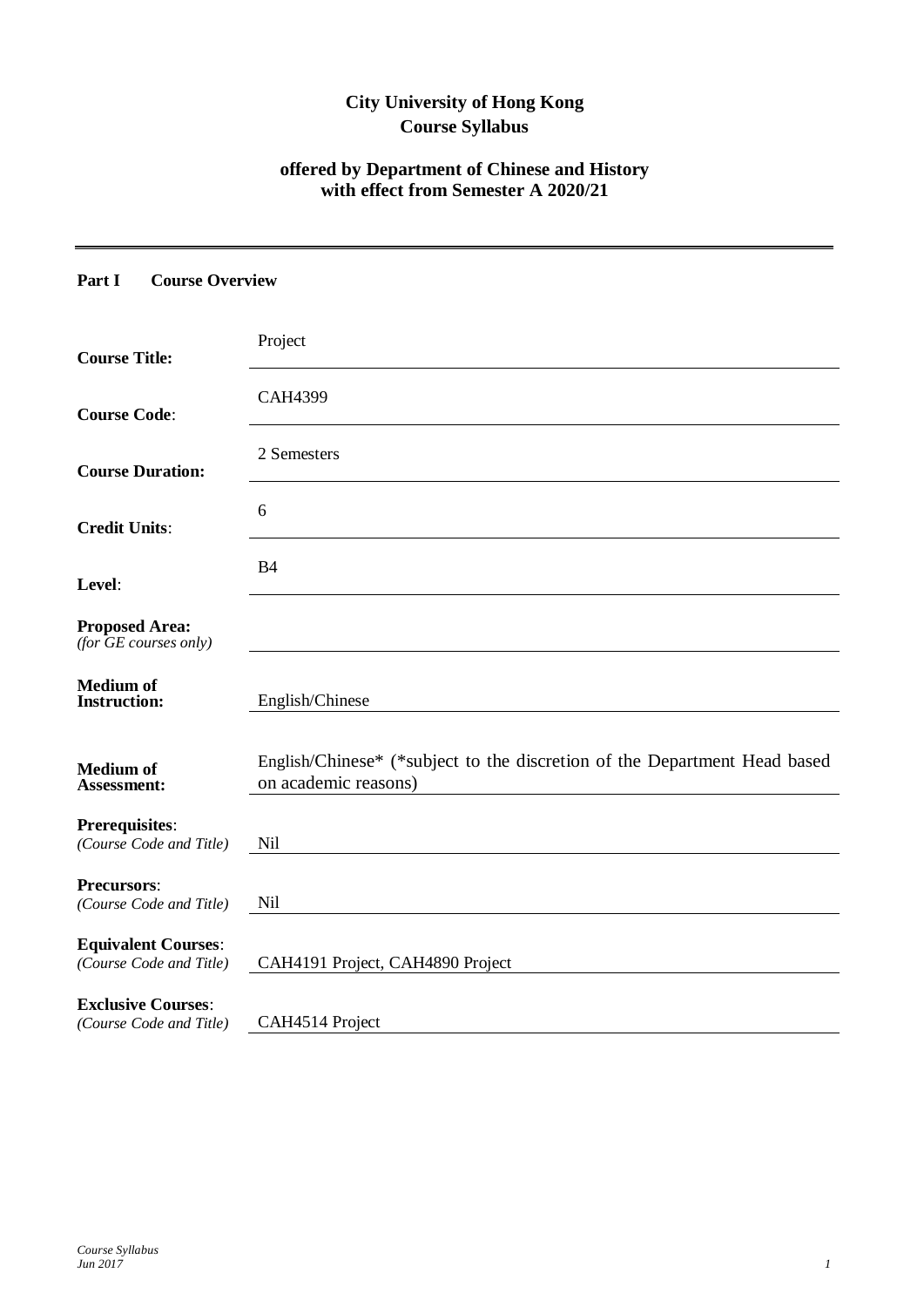# **Part II Course Details**

### **1. Abstract**

*(A 150-word description about the course)*

This course aims to enable students to consolidate and develop the knowledge, methods and skills acquired in the program. In undertaking the project, they have to demonstrate initiative, innovation, intellectual achievement, as well as reflect on the chosen subject matter and apply research methods skillfully. They will also develop and demonstrate the ability to efficiently manage and complete a substantial piece of academic work. Face-to-face teaching model will be conducted during the semesters.

#### **2. Course Intended Learning Outcomes (CILOs)**

*(CILOs state what the student is expected to be able to do at the end of the course according to a given standard of performance.)*

| No.              | $CLOS^*$                                                            | Weighting*  |              | Discovery-enriched |    |
|------------------|---------------------------------------------------------------------|-------------|--------------|--------------------|----|
|                  |                                                                     | (i f)       |              | curriculum related |    |
|                  |                                                                     | applicable) |              | learning outcomes  |    |
|                  |                                                                     |             |              | (please tick where |    |
|                  |                                                                     |             | appropriate) |                    |    |
|                  |                                                                     |             | A1           | A2                 | A3 |
| 1.               | Demonstrate the ability to conduct research including               | 20%         | ✓            |                    |    |
|                  | presenting the contents, footnotes and references in                |             |              |                    |    |
|                  | academic format, generating research questions and                  |             |              |                    |    |
|                  | arguments, as well as assessing literary and historical             |             |              |                    |    |
|                  | sources                                                             |             |              |                    |    |
| 2.               | Demonstrate use of primary and secondary research                   | 20%         | ✓            |                    |    |
| 3.               | Apply selected theories and methods                                 | 20%         |              | ✔                  |    |
| $\overline{4}$ . | Criticize the research outputs produced by scholars                 | 20%         |              | $\checkmark$       |    |
| 5.               | Generate original, innovative and creative viewpoints               | 20%         |              |                    |    |
|                  | $*$ If weighting is assigned to CHOs, they should add up to $100\%$ | 1000'       |              |                    |    |

*If weighting is assigned to CILOs, they should add up to 100%* 100%

*# Please specify the alignment of CILOs to the Gateway Education Programme Intended Learning outcomes (PILOs) in Section A of Annex.* 

*A1: Attitude* 

*Develop an attitude of discovery/innovation/creativity, as demonstrated by students possessing a strong sense of curiosity, asking questions actively, challenging assumptions or engaging in inquiry together with teachers.*

*A2: Ability*

*Develop the ability/skill needed to discover/innovate/create, as demonstrated by students possessing critical thinking skills to assess ideas, acquiring research skills, synthesizing knowledge across disciplines or applying academic knowledge to self-life problems.*

A3: *Accomplishments*

*Demonstrate accomplishment of discovery/innovation/creativity through producing /constructing creative works/new artefacts, effective solutions to real-life problems or new processes.*

#### **3. Teaching and Learning Activities (TLAs)**

*(TLAs designed to facilitate students' achievement of the CILOs.)*

|            | <b>Brief Description</b>       | CILO No. |  |  | Hours/week (if |  |             |
|------------|--------------------------------|----------|--|--|----------------|--|-------------|
|            |                                |          |  |  |                |  | applicable) |
| Literature | Library and on-line literature |          |  |  |                |  |             |
| Search     | search                         |          |  |  |                |  |             |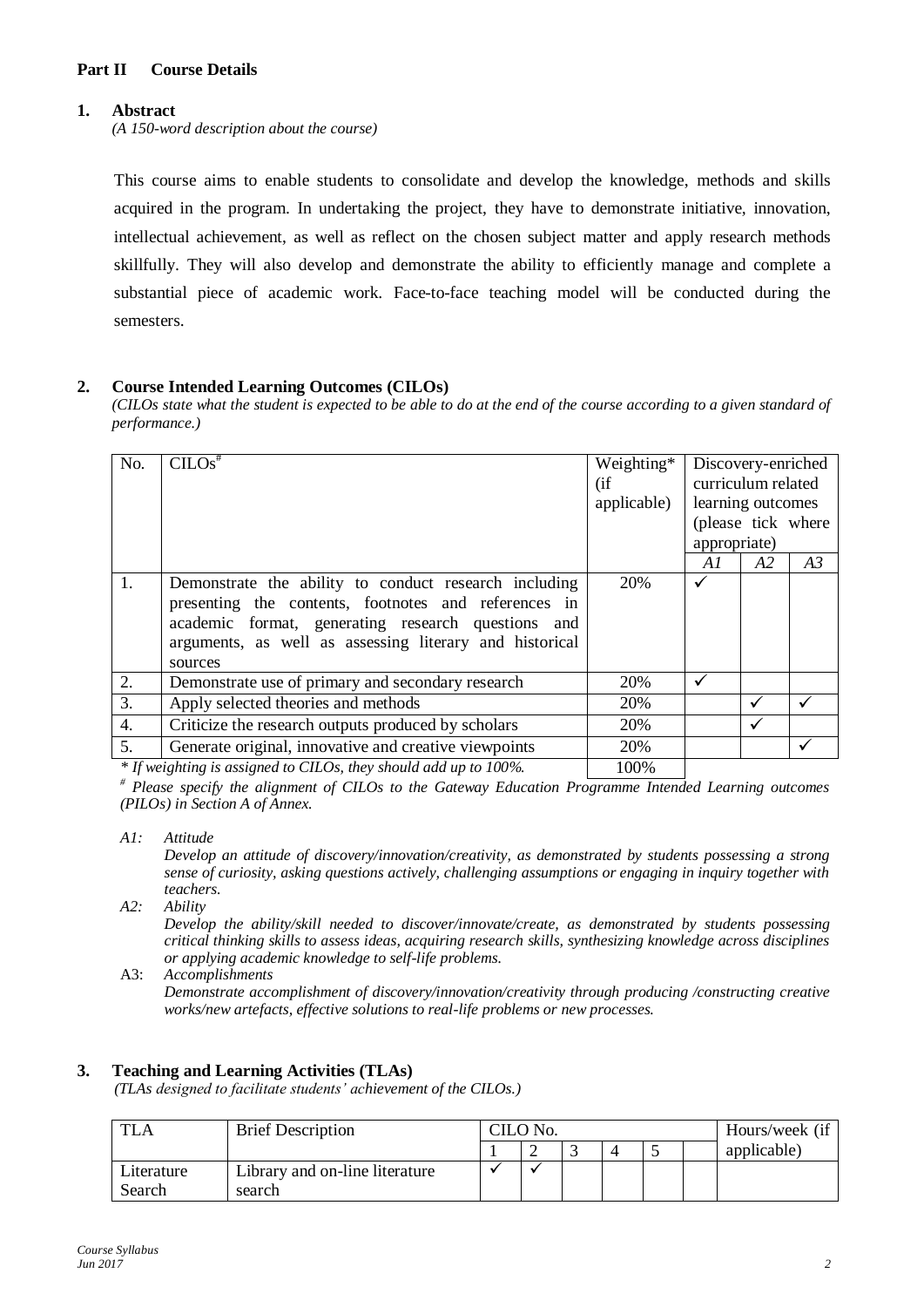| Individual<br>one-to-one<br>consultation               | Face to face meeting and through<br>other electronic means; initial<br>meetings to define the direction of<br>the project; discussion of<br>concepts; revision of student's |              |              |              |   |   |  |
|--------------------------------------------------------|-----------------------------------------------------------------------------------------------------------------------------------------------------------------------------|--------------|--------------|--------------|---|---|--|
| Oral and<br>$\sigma$<br>written<br>progress<br>reports | submitted drafts<br>and/or<br>written<br>Oral<br>progress<br>reports                                                                                                        | $\checkmark$ | $\checkmark$ | $\checkmark$ | ✓ | ✓ |  |
| Research<br>Paper                                      | Student submits drafts of<br>different parts of the project for<br>feedback and discussion,<br>complete version of the<br>project                                           |              | ✓            | ✓            | ✓ | ✓ |  |

# **4. Assessment Tasks/Activities (ATs)**

*(ATs are designed to assess how well the students achieve the CILOs.)*

| 2<br>3<br>4<br>Continuous Assessment: 100%<br>100%<br>Research paper: length: about<br>10,000 words both in Chinese<br>and English. Students<br>should submit a project<br>proposal for approval before<br>they are allowed to register for<br>the course. It will involve a lot<br>of independent work on the part | <b>Assessment Tasks/Activities</b> |
|---------------------------------------------------------------------------------------------------------------------------------------------------------------------------------------------------------------------------------------------------------------------------------------------------------------------|------------------------------------|
|                                                                                                                                                                                                                                                                                                                     |                                    |
|                                                                                                                                                                                                                                                                                                                     |                                    |
|                                                                                                                                                                                                                                                                                                                     |                                    |
|                                                                                                                                                                                                                                                                                                                     |                                    |
|                                                                                                                                                                                                                                                                                                                     |                                    |
|                                                                                                                                                                                                                                                                                                                     |                                    |
|                                                                                                                                                                                                                                                                                                                     |                                    |
|                                                                                                                                                                                                                                                                                                                     |                                    |
|                                                                                                                                                                                                                                                                                                                     |                                    |
|                                                                                                                                                                                                                                                                                                                     |                                    |
| of the students, with advice and                                                                                                                                                                                                                                                                                    |                                    |
| feedback from                                                                                                                                                                                                                                                                                                       |                                    |
| their supervisors. Students will                                                                                                                                                                                                                                                                                    |                                    |
| need to manage their time well.                                                                                                                                                                                                                                                                                     |                                    |
| Finally, students should submit                                                                                                                                                                                                                                                                                     |                                    |
| a research paper in academic                                                                                                                                                                                                                                                                                        |                                    |
| form and demonstrate that it is                                                                                                                                                                                                                                                                                     |                                    |
| original, well-written, rigorous,                                                                                                                                                                                                                                                                                   |                                    |
| coherent and insightful.                                                                                                                                                                                                                                                                                            |                                    |
| Examination: - (duration:<br>$--$ )                                                                                                                                                                                                                                                                                 |                                    |

*\** The weightings should add up to 100%. 100%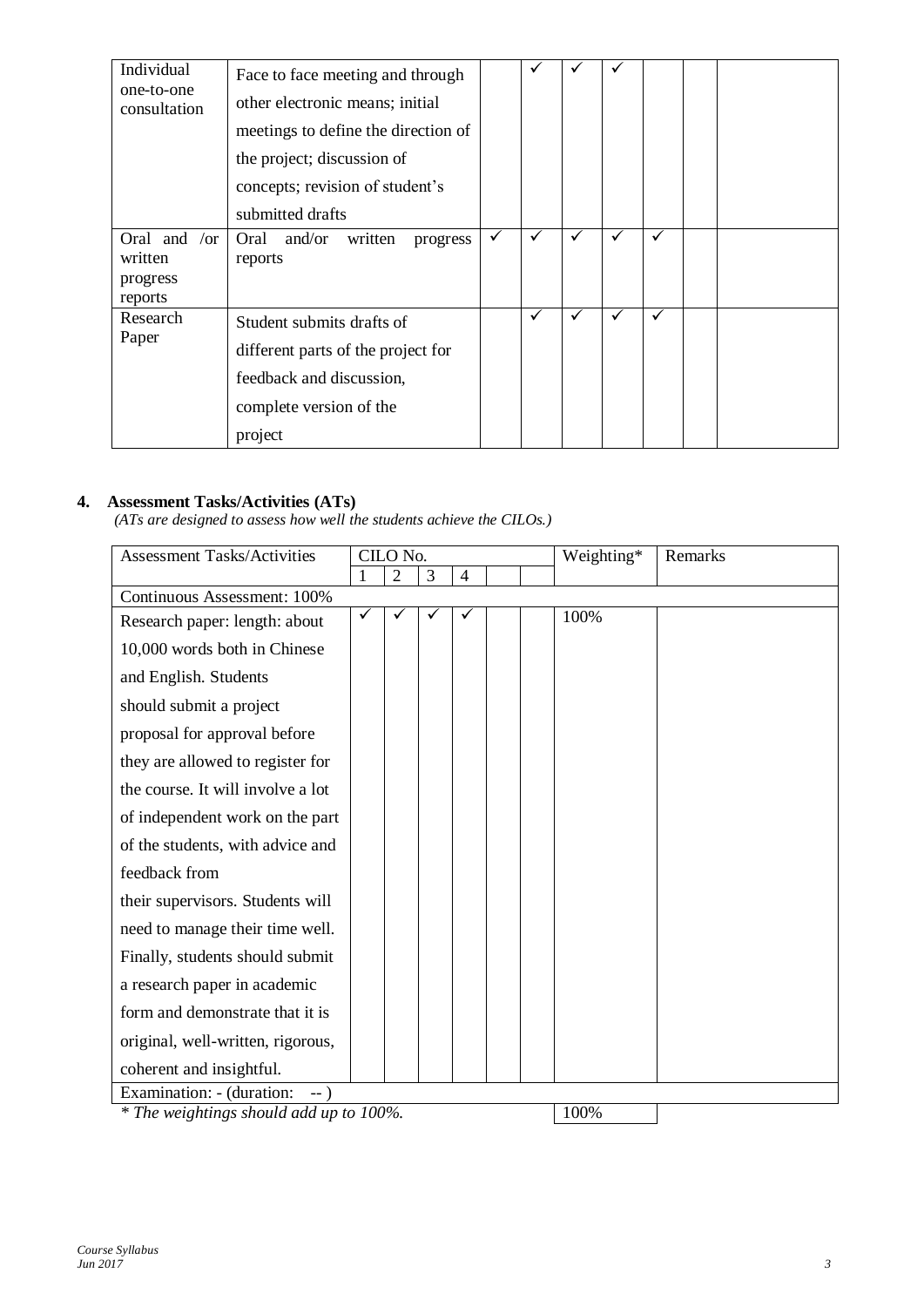# **5. Assessment Rubrics**

*(Grading of student achievements is based on student performance in assessment tasks/activities with the following rubrics.)*

| <b>Assessment Task</b> | Criterion                                 | Excellent          | Good                    | Fair                    | Marginal                | Failure             |
|------------------------|-------------------------------------------|--------------------|-------------------------|-------------------------|-------------------------|---------------------|
|                        |                                           | $(A+, A, A-)$      | $(B+, B, B-)$           | $(C+, C, C-)$           | (D)                     | (F)                 |
| Project                | This assessment will<br>grade<br>the      | Excellent in       | Good in managing        | Adequate in             | Poor in managing        | Failure to submit   |
|                        | on<br>following aspects:                  | managing the       | the various stages      | managing the            | the various stages      | the project or very |
|                        | Introduction,                             | various stages in  | in the process of       | various stages in       | in the process of       | poor in managing    |
|                        | organization,<br>paragraph                | the process of     | 1. making               | the process of          | 1. making               | the various stages  |
|                        | development,                              | 1. making          | discoveries in          | 1. making               | discoveries in          | in the process of   |
|                        | conclusion<br>and<br>bibliographic        | discoveries in     | his/her field of        | discoveries in          | his/her field of        | 1. making           |
|                        | information.                              | his/her field of   | studies;                | his/her field of        | studies;                | discoveries in      |
|                        | Style of writing.                         | studies;           | completing a<br>2.      | studies;                | completing a<br>2.      | his/her field of    |
|                        | Thesis, argument,<br>3.<br>insight<br>and | 2.<br>completing a | substantial piece       | 2.<br>completing a      | substantial piece       | studies;            |
|                        | originality,                              | substantial        | of academic             | substantial piece       | of academic work        | completing a<br>2.  |
|                        | analysis, use of<br>sources.              | piece of           | work with               | of academic work        | with well-written,      | substantial         |
|                        |                                           | academic           | well-written,           | with well-written,      | rigorous,               | piece of            |
|                        |                                           | work with          | rigorous,               | rigorous,               | coherent and            | academic work       |
|                        |                                           | well-written,      | coherent and            | coherent and            | insightful              | with                |
|                        |                                           | rigorous,          | insightful              | insightful              | contents;               | well-written,       |
|                        |                                           | coherent and       | contents;               | contents;               | 3.<br>presenting clear, | rigorous,           |
|                        |                                           | insightful         | presenting clear,<br>3. | presenting clear,<br>3. | concise, logical,       | coherent and        |
|                        |                                           | contents;          | concise, logical,       | concise, logical,       | well-organized          | insightful          |
|                        |                                           | 3.<br>presenting   | well-organized          | well-organized          | writing;                | contents;           |
|                        |                                           | clear, concise,    | writing;                | writing;                | 4. presenting a         | 3.<br>presenting    |
|                        |                                           | logical,           | 4. presenting a         | presenting a<br>4.      | conspicuous             | clear, concise,     |
|                        |                                           | well-organized     | conspicuous             | conspicuous             | thesis, a solid and     | logical,            |
|                        |                                           | writing;           | thesis, a solid         | thesis, a solid and     | coherent                | well-organized      |
|                        |                                           | presenting a<br>4. | and coherent            | coherent                | argument,               | writing;            |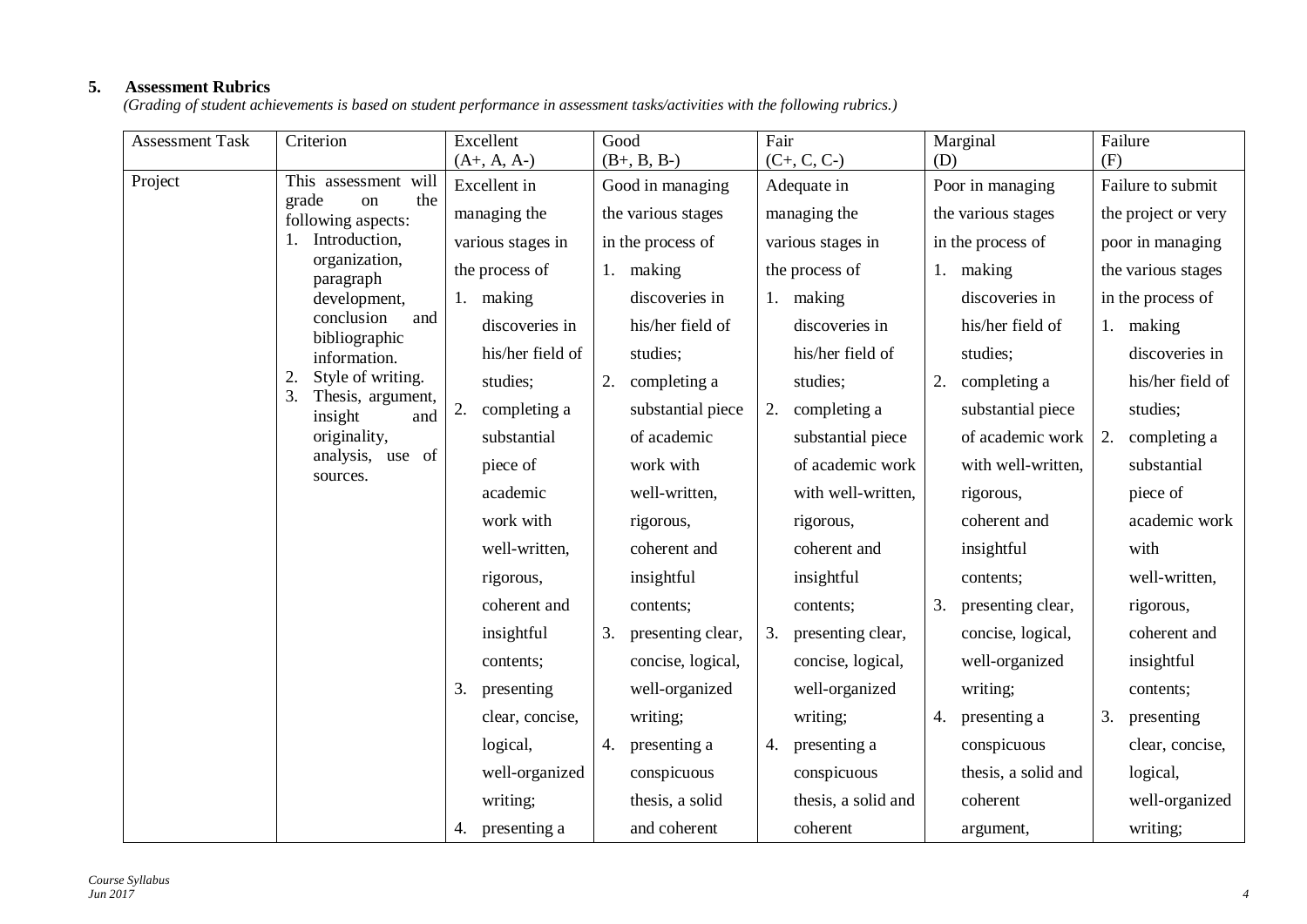| conspicuous<br>insightful and<br>4. presenting a<br>argument,<br>argument,                      |                  |
|-------------------------------------------------------------------------------------------------|------------------|
| insightful and<br>original<br>conspicuous<br>thesis, a solid<br>insightful and                  |                  |
| and coherent<br>original<br>original<br>viewpoints, and<br>thesis, a solid                      |                  |
| evidence of<br>viewpoints, and<br>viewpoints, and<br>and coherent<br>argument,                  |                  |
| evidence of<br>evidence of<br>insightful and<br>critical analysis<br>argument,                  |                  |
| able to identify<br>original<br>critical analysis<br>critical analysis<br>insightful and<br>5.  |                  |
| able to identify<br>able to identify<br>viewpoints,<br>5.<br>relevant current<br>original<br>5. |                  |
| and evidence<br>relevant current<br>relevant current<br>scholarship;<br>viewpoints,             |                  |
| of critical<br>and evidence<br>scholarship;<br>scholarship;<br>proper use of                    |                  |
| of critical<br>analysis<br>proper use of<br>primary and<br>proper use of                        |                  |
| able to<br>second historical<br>5.<br>primary and<br>primary and<br>analysis                    |                  |
| identify<br>second historical<br>second historical<br>5.<br>sources;                            | able to identify |
| concluding in an<br>relevant<br>relevant<br>sources;<br>sources;                                |                  |
| original and<br>concluding in an<br>concluding in an<br>current<br>current                      |                  |
| original and<br>scholarship;<br>original and<br>insightful<br>scholarship;                      |                  |
| proper use of<br>insightful<br>insightful<br>proper use of<br>manner.                           |                  |
| primary and<br>primary and<br>manner.<br>manner.                                                |                  |
| second<br>second                                                                                |                  |
| historical<br>historical                                                                        |                  |
| sources:<br>sources;                                                                            |                  |
| concluding in<br>concluding in                                                                  |                  |
| an original and                                                                                 | an original and  |
| insightful<br>insightful                                                                        |                  |
| manner.<br>manner.                                                                              |                  |
|                                                                                                 |                  |
|                                                                                                 |                  |